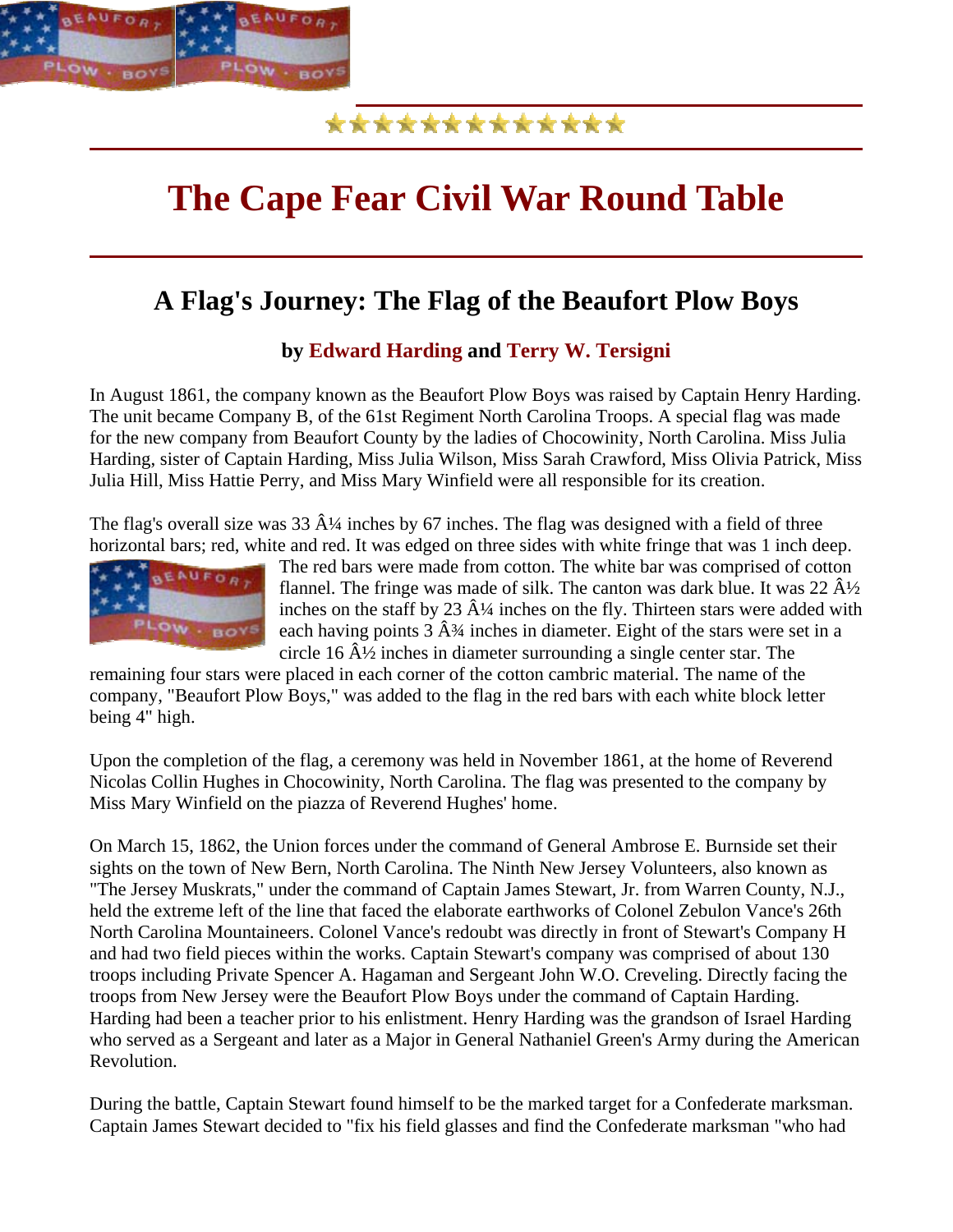just put a bullet through his new eighteen dollar high-crowned slouch hat." After locating his adversary, Stewart used his "Davy Crockett" techniques and placed his hat on the muzzle of his weapon. He elevated his rifle a foot or two above where he was laying on the ground. His ploy deceived the Confederate sharpshooter. It caused him to fire and expose the upper half of his body. Before the sharpshooter could lower his still smoking musket or withdraw from the open port-hole where he was positioned, Captain Stewart shot his rival through the head whereby ending the exchange.

An hour or so after the encounter, Stewart and his company charged and captured the Confederate stronghold. After the remaining Confederate troops fled the earthworks, Captain Stewart decided to try and find the sharpshooter who had been his adversary during the battle. To his horror and amazement, he found his opponent to be Captain William P. Martin. Captain Martin was his boyhood friend from his hometown of Washington, New Jersey. Still shaken from the discovery of his fallen companion, Captain Stewart reformed his company and began the pursuit of the retreating Beaufort Plow Boys for two miles into the town of New Bern.

The following day, Stewart decided to retrace his steps on the blood-stained battlefield to the redoubt. During the reconnaissance, Sergeant David C. Bradford, from New Brunswick, New Jersey, recovered the flag of the Plow Boys. Just prior to their retreat, Second Lieutenant William Stevenson "with his pocket knife, while running up the hill from the works cut the cord that bound the flag to its staff and hurriedly placed it in the folds of his knapsack." During their retreat, the Plow Boys were "so hard pressed that they were compelled to throw off all encumbrances except their guns to escape alive." Thus, the flag of the Beaufort Plow Boys had been lost.

In the report given by Lieutenant Colonel Charles A. Heckman, of the Ninth New Jersey Volunteers, he stated, " $\hat{a} \in \mathbb{R}$  excharged, and under difficulties (without securing a shot) planted our colors on two redoubts, capturing two officers and several privates, and a rebel flag with the inscription, Beaufort Plow Boys. It is in a good state of preservation, and will be kept  $\hat{a} \in \mathbb{R}$  the Ninth, if agreeable to you."

Captain Stewart carried the captured flag with him till the end of the war. He brought it back to New Jersey where it was placed in a vault at Trenton, N.J. The flag remained there for forty years.

On March 1, 1904, a bill appropriating the sum of five thousand dollars for the purpose of erecting and dedicating a monument in memory of the Ninth New Jersey Regiment was introduced by Senator William J. Bradley of Camden County, New Jersey. It was unanimously passed by both Houses and signed by Governor Franklin Murphy. The granite monument was erected at New Bern National Cemetery in honor of the Ninth New Jersey Volunteers. Fifty-three members from that regiment are interred near the monument. In addition, funds were allocated to locate and transport the surviving veterans of the Ninth New Jersey to New Bern so they could be present at the dedication. In a gesture of good will, approval by the New Jersey State Legislature was given to return the captured flag to the surviving members of the Beaufort Plow Boys.

Upon the evening of their arrival at New Bern on May 17, a public reception was held for the visitors from New Jersey. The people of New Bern hosted a banquet in the beautiful Court House. The flag of the Beaufort Plow Boys was returned by the Hon. J. Boyd Avis who represented New Jersey Governor E.C. Stokes. The flag was handed to Governor Glenn of North Carolina amidst a scene of wild enthusiasm from both Northerners and Southerners alike who packed the building. The opening address was delivered by the Hon. M. D. W. Stevenson, of New Bern, a Confederate veteran and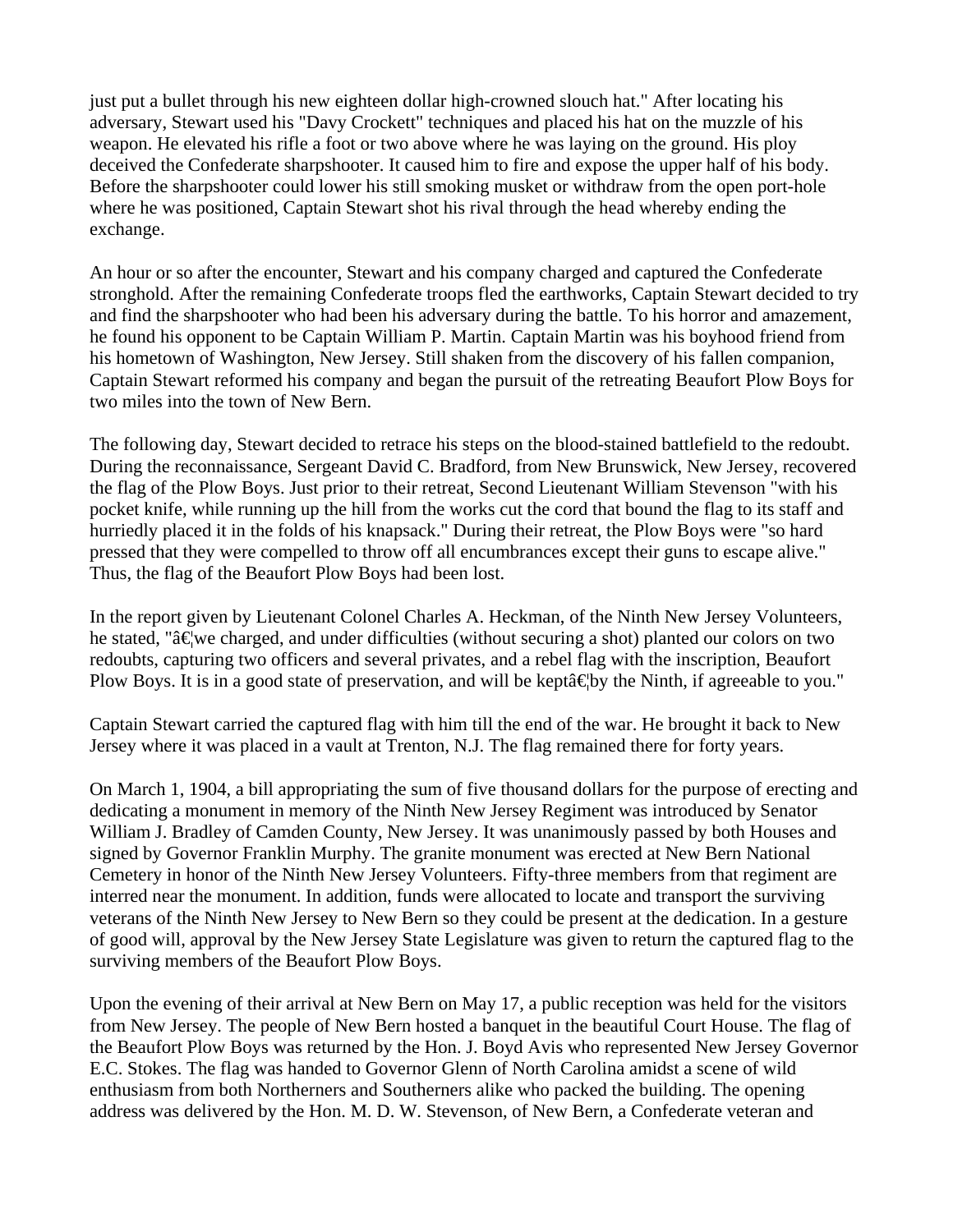member of the New Bern Camp No. 1162, U.C.V. He was introduced by New Bern Camp chairman J.J. Wolfenden.

On the part of himself, his comrades and his townspeople, Mr. Stevenson warmly welcomed the representatives of the great State of New Jersey, survivors of their Ninth New Jersey Regiment, and their friends. He referred to the fact that he was present at the Battle of New Bern when the town was taken by General Burnside and his troops. He stated that " â fthe long period since the war â fhas changed and softened all feelings." Mr. Stevenson called attention to the " $\hat{a} \in \hat{b}$  seautiful ladies and gallant men of the South and the New Bern Camp of Confederate Veterans who had come to welcome New Jersey's representatives and soldiers."

He referred to the Spanish-American War commenting " $\hat{a} \in \mathbb{R}$  we marched shoulder to shoulder â€President Roosevelt and General Joe Wheeler were together at San Juan and Ensign Bagley, a North Carolina boy gave his life for his country  $\hat{a} \in \{0, 0\}$  on a ship in one of the harbors of Cuba."

He spoke of the gallant Fitzhugh Lee, the nephew of the illustrious Robert E. Lee, who helped to reunite the fractured country.

#### Stevenson continued,

"  $\hat{a}$  Ethere is now no part of this great country  $\hat{a}$  Emore true, loyal or devoted, than the South, and in case of necessity, it would respond to the proper call with its brains, blood and treasure to defend, protect and preserve it from all enemies and ever assist to build up and make greater this land of freedom. More than forty years ago  $\hat{\epsilon}$  some of the New Jersey boys came here in time of war. The Southern boys did not want them, and tried to keep them away, but now they come in time of sweet peace, on a noble mission, sent by a great State of New Jersey to do honor to the memory of their comrades who have passed over the river. It gives me  $\hat{a} \in \hat{a}$  great pleasure to welcome the representatives of the State of New Jersey, survivors of the Ninth Regiment and their friends, and to  $\hat{a} \in \hat{a}$  take full charge of the city."

The Hon. John Boyd Avis, Speaker of the New Jersey House of Assembly, was introduced next. His admirable address was frequently applauded. He presented the flag of the Beaufort Plow to North Carolina Governor Glenn. Speaker Avis related,

'â€Governor Glenn, ladies and gentlemen â€representing the Governor of the State of New Jersey, I desire to express my sincere thanks, for the hearty and enthusiastic welcome that we have received from the people of North Carolina, not only in New Bern, but ever since we crossed the State line. I regret that Governor Stokes is not here to speak to you tonight, but I am advised by telegram that he will surely be with us tomorrow. The legions of Jerseymen are again invading the State of North Carolina. Not, thank God, in a warlike spirit; not as a hostile army, marching to the tune of martial music; not with a feeling of enmity, for we are enemies no longer. No, Jerseymen and Jerseywomen invade your soil tonight $\hat{a} \in \mathbb{R}$  we are friends, brothers and sisters, on a peaceful mission; to unveil a monument in the memory of our illustrious dead; to those who loved their country and its cause, and who gave up their lives in its service. North Carolina and New Jersey have between them common bonds of fellowship and unity. Both States were of the original thirteen colonies, who threw off the yoke of British oppression, and both had representatives in the Continental Congress on that memorable day when the Declaration of Independence was signed, and proclaimed to all people, declaring that these United States are and of right ought to be free and independent. The soldiers of our States stood shoulder to shoulder in the struggle that followed, and fought valiantly to maintain the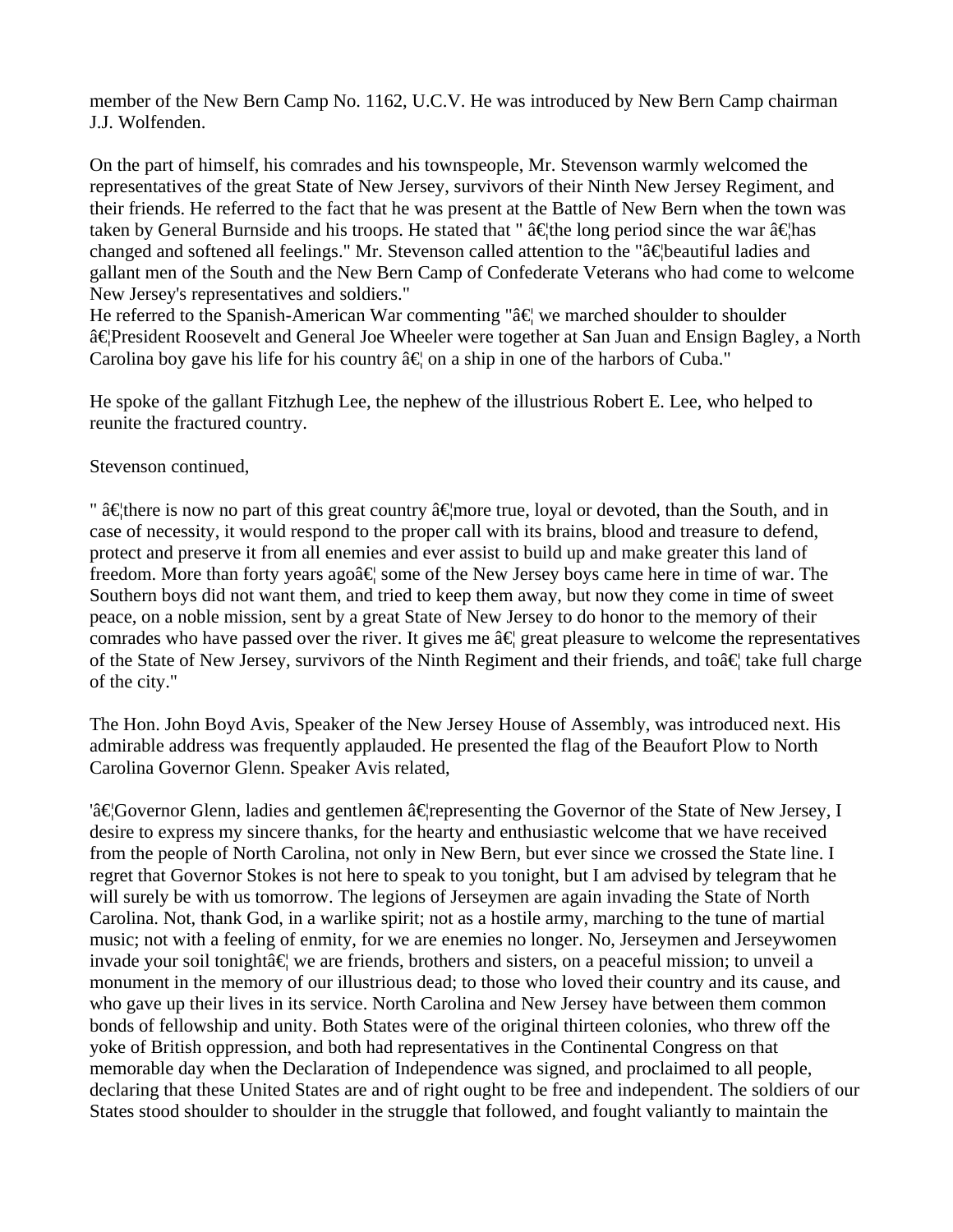principles of that declaration. After the Revolution all went well between the two States for many years; the people prospered; business increased, and the Nation became a power in the world. Eventually, the North and South differed in their construction of our Constitution; the South declaring that each State was a sovereign and independent unit; the North maintaining that we were a union of States, one and inseparable. These opinions were honest ones on both sides, and finally led to the secession of the Southern States from the Union. Then, instead of being allies, instead of sympathizing with each other's views, instead of fighting shoulder to shoulder, we find the men of New Jersey and those of North Carolina fighting face to face, each bent upon the destruction of the other, and the maintenance of their views by force. Would to God that day had never come, and may the day be now past when the deeds of devotion and valor in that great war shall be spoken of as Northern prowess and determination, or Southern bravery, but may we hereafter speak of the heroism and courage of American soldiers, fighting for ideas, each believing themselves to be right, as their training and surroundings gave them the power to see and distinguish. The call came from Lincoln in the North; a call for seventy-five thousand volunteers, and the answer came. We came coming, Father Abraham, three hundred thousand strong. New Jersey's boys donned the blue and responded to the call in large numbers; some joined the Ninth New Jersey, and in the early part of the year 1862, under the command of General Burnside, found themselves on this battlefield, face to face with soldiers of North Carolina, who in their suits of gray had loyally responded to your Confederacy. The battle was fought, and the boys in blue gained a victory; not a victory cheaply won, however, for they were fighting men of their own Nation, of their own blood, and of equal bravery. At toll call, after the battle, it was found that about eighty of the Ninth New Jersey had answered their last roll call, and most of these found a final resting place on the battlefield in this vicinity. The great Civil War came to an end, and again peace reigns over this land of ours. We have no apologies to make, for we believe we were right, but the old differences between North Carolina and New Jersey are matters of history now. The people of these two great States, parted by a difference of opinion and the war, are once more shoulder to shoulder as in the early days, never to separate, and willing and glad to defend the honor and integrity of our united country. There is no enmity now; there can be no enmity at the grave, and tomorrow the soldiers of the North and the soldiers of the South will meet in harmony, to do honor to the dead who died in the discharge of their duty. When Grant, on that memorable day, said "Let there be peace," there no longer remained a reason for estrangement between the two sections, and this sentiment has grown until tonight there are no sections, but a re-united country, whose people have but one aim; one object, and one intention, to make it the greatest, noblest and best in the world, and one glad, the Stars and Stripes, which we all love, and which we are all willing to serve. The period of sectional feeling has passed. The soldier and citizen of the South is as loyal to the flag now as the soldier and citizen of the North. The good faith of the reconciliation is attested by the loyalty of many, who during the war fought with the South. In our recent difficulty with Spain, there were no more loyal defenders of the flag than Lee, who fought with Shafter at Santiago, and Wheeler, who climbed the hills of San Juan with Roosevelt. We come to you, to-night, with words of congratulations, and feelings of friendship and love. The North has forgiven and forgotten all; across the chasm of the war we stretch our hands and grasp you as brothers, grateful and glad that the time of strife is over, and that peace reigns between us now and always. As an evidence of the good will and esteem of the people of our State, and in accordance with a resolution adopted at the last session of our Legislature, of which Legislature I was a member, I present to you, or rather I return to you, representing the people of North Carolina to whom it belongs, the flag of the Beaufort Plow Boys, taken from them in battle by the soldiers of New Jersey."

After his speech, Speaker Avis unfurled the flag and presented it to Governor Glenn. The Sons and Daughters of the Confederacy immediately broke into an enthusiastic and long applause. Governor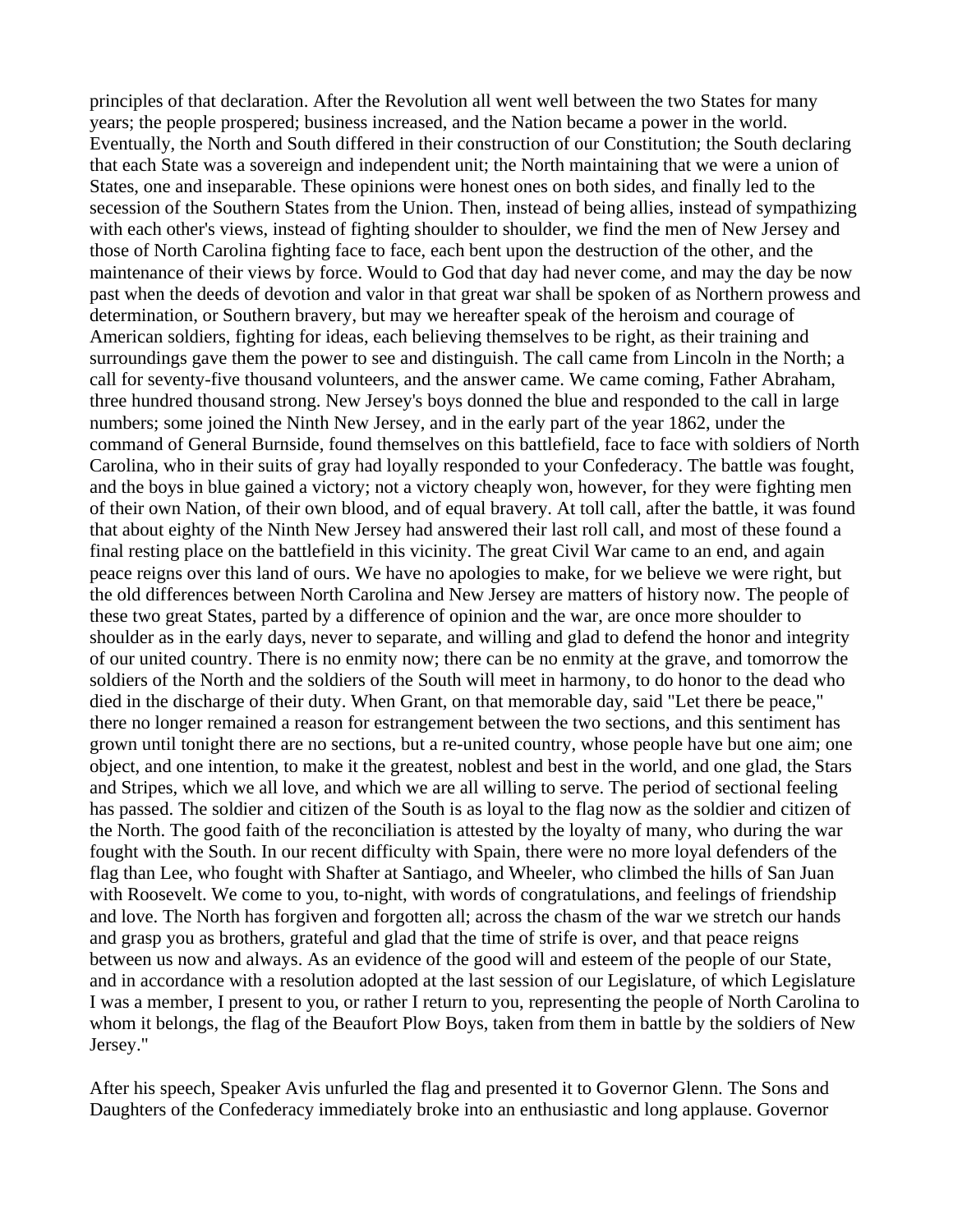Glenn then clasped the hands of Representative Avis with the unfurled flag gently swaying on the arm of the Governor.

Upon receiving the flag, Governor Glenn said:

"The Honorable John Boyd Avis, representative of His Excellency Edward C. Stokes, Governor of New Jersey, R. Heber Breintnall, Adjutant General of New Jersey, survivors of the Ninth Regiment, ladies and gentlemen of New Jersey and of North Carolina: It is with a feeling of profound pleasure and a becoming sense of the significance of the occasion upon which we are here met, that I may greet you. The representative of one great State of the Union and the valorous soldiers of that State imbued with a magnanimous heroic spirit, fulfilling the mandate of the Legislature of their State, have come to us of North Carolina upon a mission of love and peace. To dedicate a monument to their beloved dead, and to return to us this beautiful flag consecrated by the blood of the sons of our State who died in its defense. As the Chief Executive of this State, I desire to express my thanks and the thanks of all its citizens for this evidence of the friendship which tends to bind closer the people of the two states. The reconciliation between us is complete, the wounds of the war are healed, yea, its scars even are removed, and as brothers and sisters of this great Republic, we here dedicate ourselves to advance its material interests and to increase its power for good among the nations of the earth. The lady who helped make this flag, and who presented it to Captain Harding of the Beaufort Plow Boys Company, has come to this city from Columbia, South Carolina, to receive it from me, and to present it to Captain Harding, to whom she first presented it forty-four years ago; and tomorrow evening the presentation will take place in this Court House. Now as so many of your are anxious to go to the rooms of the Daughters of the Confederacy and the headquarters of Camp No. 1162, United Confederate Veterans, where our New Jersey friends will be entertained, and where the survivors of the Ninth Regiment will present a National flag to the Confederate Veterans, these exercises here will close."

Major (Captain) Henry Harding chose not to attend the ceremony because he felt, " $\hat{a} \in \mathcal{A}$  on account that cattle, furniture, and many precious items were stolen by those damned Yankees, they may as well keep the flag."

Representing Major Harding was his son, Fordyce Cunninggim Harding who accepted the flag on behalf of his father.

In addition to Mrs. Mary Winfield Joyner who had traveled from Columbia, South Carolina for the ceremony, a number of the other ladies who had been instrumental in the making of the flag were in attendance as well.

In his acceptance speech, Mr. Harding stated,

"On behalf of the survivors of the Beaufort Plow Boys, permit me to express the deepest feelings of love and veneration for the battle flag you have placed in my hands tonight, and to assure you that it is received with great pleasure. As the son of the Captain of that heroic company, the Beaufort Plow Boys, who fought in the gallant defense of your city by the sea, I accept this flag as the emblem of their devotion to their country's cause. I am glad that I am the son of a Confederate veteran. I am glad that I am an American citizen, and I am glad that after the wild whirlwind of battle is ended, peace reigns supreme. Forty-three years ago this honored flag was waving in the defense of your beautiful city, but in the raging battle, torn by shot and shell and baptized in blood, it was wrested by the force of superior numbers from the brave hands that bore it and through the ever-changing vicissitudes of war found its way into the State of New Jersey. But today peace smiles upon our great united country, and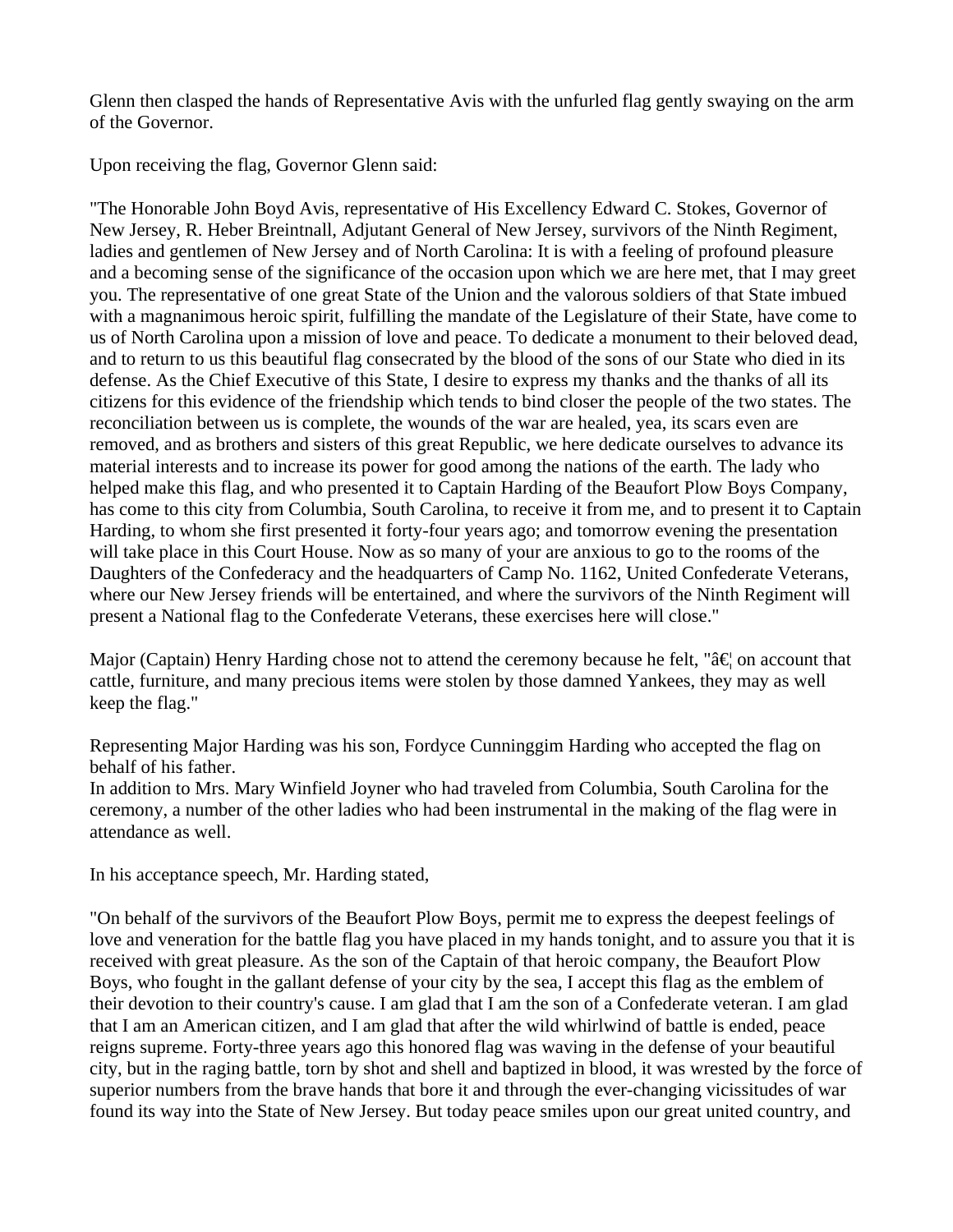through the softening influence of many intervening years the honored flag finds its way "back to home again." While we rejoice in a reunited country and welcome the return to the breast of every American citizen that feeling of brotherly love and friendship which prompts the return of the flag, yet we love to think of the Plow Boys that flag represented in the days gone by, and we will continue to love and honor the heroic bravery of those boys in gray as long as time shall last."

In 1952, through the generosity of Fordyce C. Harding, the flag was donated to the high school in Chocowinity, North Carolina where it remained on display for nearly 20 years. After the donation of the flag to the school, the Senior Class raised money and donated a beautiful mahogany frame specially built for the banner. During a presentation ceremony, Milford Hill, President of the Senior Class presented the framed flag to the school. Principal H.B. Mayo accepted the old relic on behalf of the school and it remained on display until 1970. At that time the flag was sent to the North Carolina Museum of History in Raleigh to be displayed so all North Carolinians could view the sacred and battle worn flag where it remains today. Unfortunately, the reverse side of the flag is shown instead of the front side which bears the name of the company.

The two Captains in this story, Henry Harding and James Stewart, Jr., both had notable ancestry and were distinguished citizens after the War.

Captain Harding was later promoted to Major of the N.C. 61st Regiment and after the war served in the North Carolina Legislature. He also served as Register of Deeds in Pitt County, N.C., as Superintendent of the Pitt County Board of Education, and was also a Justice of the Peace. His father was a Captain in the N.C. Militia from 1812-1815 and his grandfather was a Major under General Nathaniel Greene during the American Revolution.

Captain James Stewart, Jr. rose to the rank of General due to his superior leadership during his military career. He was the son of James Stewart, Sr. Upon completion of his military career, Stewart served as Chief of Police for the City of Philadelphia, Pennsylvania. His grandfather, Lieutenant Thomas Stewart also served in the American Revolution. The town of Stewartsville, in Warren County, New Jersey was named in his honor. Lieutenant Stewart was assigned to Valley Forge and eventually became one of General George Washington's secretaries. Washington attended Stewart's wedding and upon the completion of his military service became one of New Jersey's first Civil Engineers and surveyed most of the farms in Warren County.

Colonel Zebulon Vance of the 26th North Carolina "Plow Boys" served as Governor of North Carolina both before and after the war. He became a famous trial attorney after the war. One of his defendants, Tom Dula, became the inspiration for the folk ballad Tom Dooley.

Lieutenant Charles A. Heckman eventually became a general in the Union Army. General Heckman was captured during the Battle of Proctor's Creek. He was returned to duty after a prisoner exchange. Following the war, Charles Heckman returned to his hometown of Phillipsburg, NJ. and worked for the railroad and became a member of the Phillipsburg Board of Education. A Street in that town is named in his honor. Lieutenant William Stevenson was promoted to the rank of captain with the Beaufort Plow Boys on September 5, 1862. He was captured at Fort Harrison, Virginia on September 30, 1864. Lt. Stevenson was first confined in the Old Capital Prison in Washington, D.C. William Stevenson was transferred to Fort Delaware, Delaware where he was released on June 16, 1865, after signing the Oath of Allegiance. Captain Stevenson returned to North Carolina after the war. He died at the age of 82 on July 12, 1922. He is buried in Oakdale Cemetery in New Hanover County, North Carolina. Sergeant John W. O.Creveling returned home to Broadway, N.J. after his discharge. He worked as a boatman on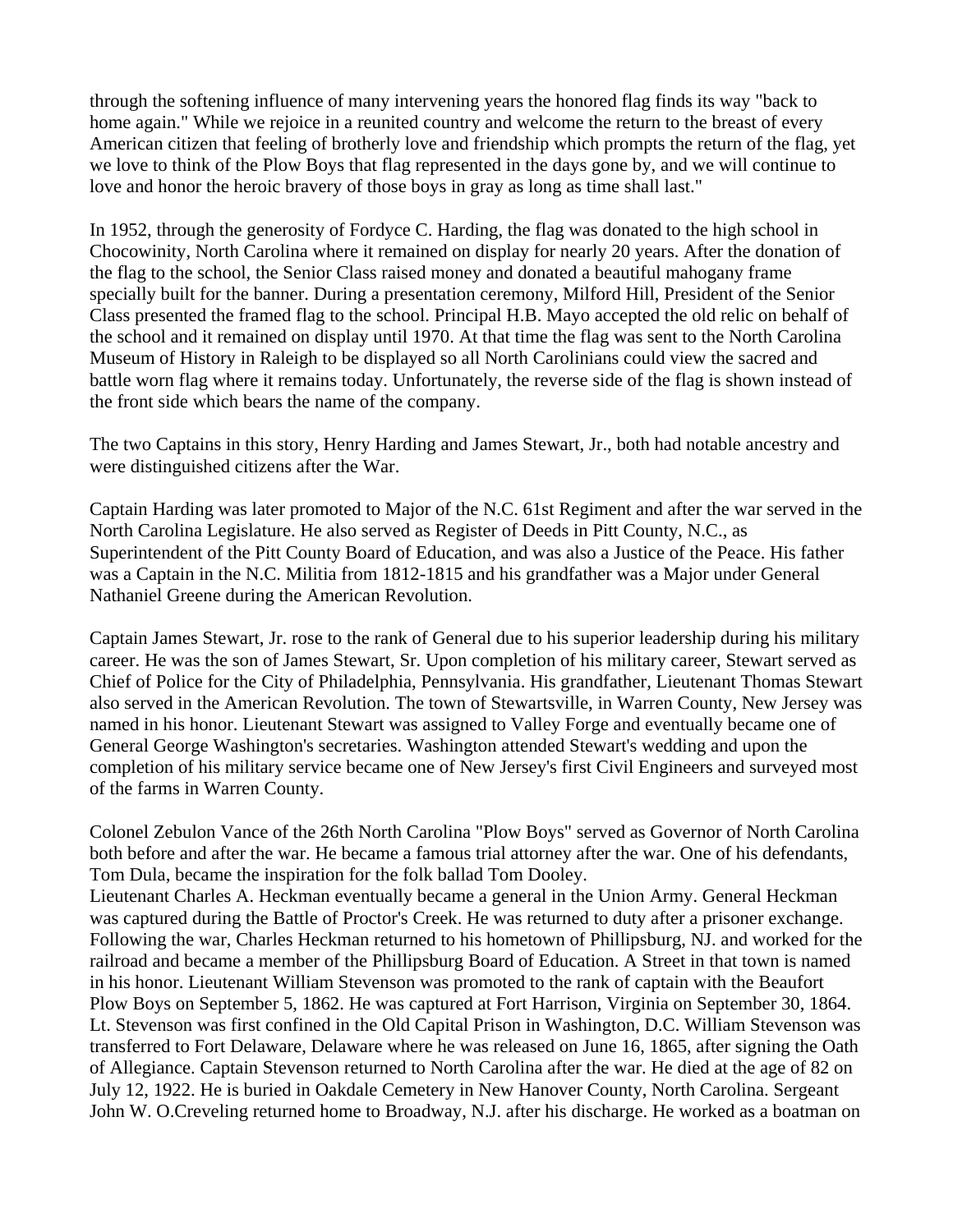the Morris Canal before settling in Ringgold County, Iowa. Sergeant David C. Bradford, the soldier who retrieved the flag on the battlefield, was captured and released later in the war. He returned to New Jersey and died on July 11, 1897. He is buried in the Juliustown Cemetery in Burlington County, NJ. Private Spencer Alpaugh Hagaman, of the "Jersey Muskrats," was the great grandson of Sergeant Abraham Hagaman (1751-1836), a Revolutionary War Veteran who was at Sandy Hook, N.J. during the British invasion of Long Island, N.Y. Spencer Hagaman's brother, William H. Hagaman was a Civil War Veteran as well. Private Spencer A. Hagaman was hospitalized in the New Bern Academy Hospital after the Battle of New Bern. He died there about one month after the battle on April 17, 1862. He was originally buried in Cedar Grove Cemetery in New Bern. He remained there from 1862 until 1867 when he was reinterred in New Bern National Cemetery near the Ninth New Jersey Monument.

Captain William P. Martin of the 26th North Carolina has his name enshrined on the battle monument honoring his regiment. The monument is located close to where he died in battle.

### *The information in this story was written and compiled by Edward Harding and Terry W. Tersigni, December 2009.*

**Bibliography:** 

**Beaufort County Heroes 1861-1865, Louis Wilkinson Martin, Jr. 2003.** 

**Confederate Ancestors of Edward Harding: The War of Southern Independence (1861-1865), Edward Harding, (unpublished).** 

**Creveling Family History and Genealogy, Louis G. Creveling, 2002.** 

**Encyclopedia of Pennsylvania Biography, John Woolf Jordan, 1912.** 

**Fast and Loose in Dixie, James Madison Drake.** 

**Fordyce C. Harding, Greenville, North Carolina. March 17, 1905.** 

**Gregory Speciale. Find A Grave. January 8, 2006.** 

**Historical Sketches of the Revolutionary and Civil Wars, James Madison Drake, 1908.** 

**History of the Ninth New Jersey Volunteers, James Madison Drake, 1880.** 

**Hunterdon County Historical Society, Flemington, New Jersey.** 

**Monument in honor of the 26th. Reg., N.C., Troops. New Bern National Battlefield, New Bern, North Carolina. Erected 2007.** 

**New Bern National Battlefield, New Bern, North Carolina.** 

**New Bern National Cemetery, New Bern, North Carolina.** 

**New Bern Historical Society, New Bern, North Carolina.**